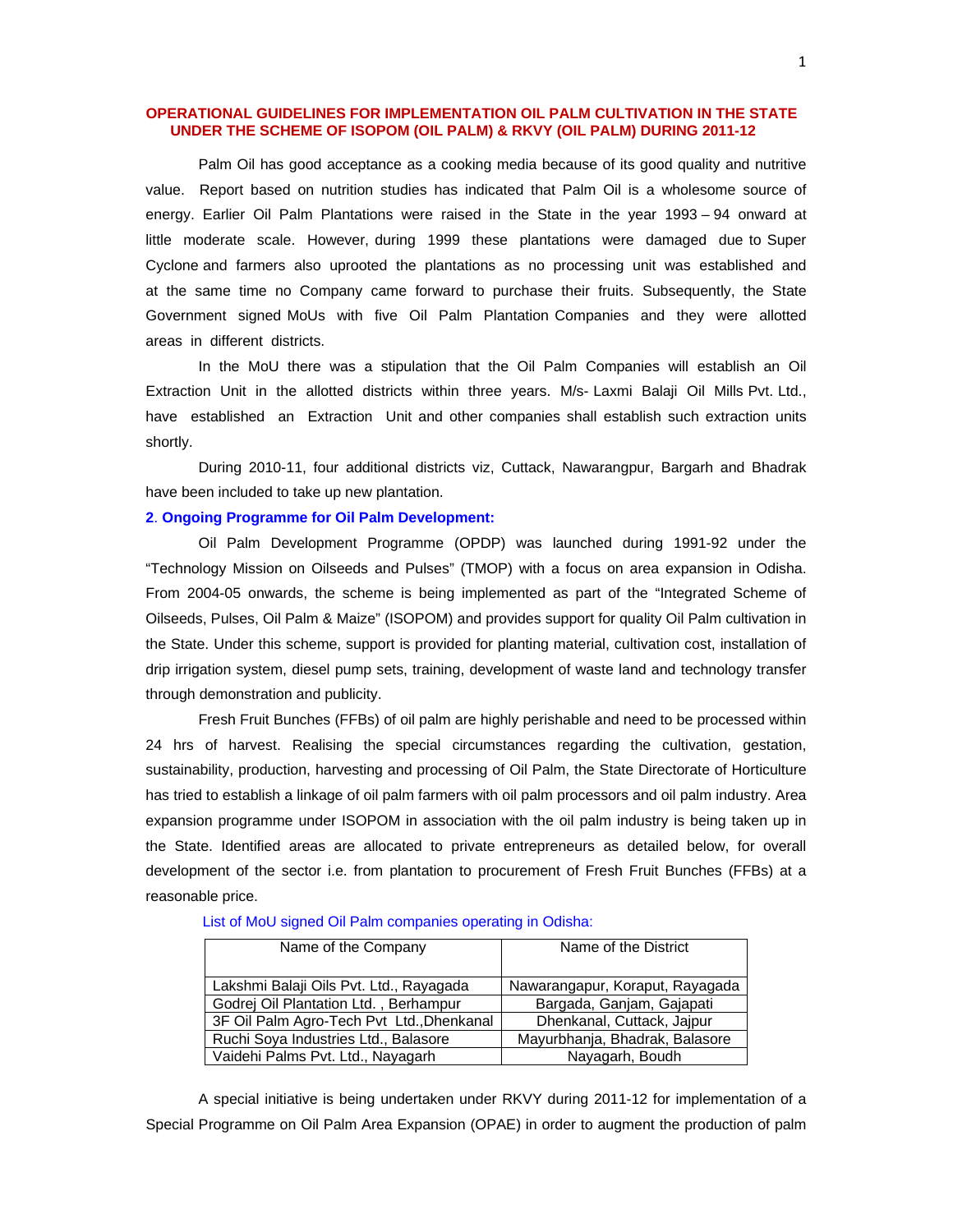oil. The guidelines for 2007-08 should be followed for the components like Maintenance of Plantation up to 2010-11, Demonstration, Exposure visit of Farmers & Officials and Wasteland development. Similarly, the guidelines for OPAE programme under RKVY should be followed for all other components from 2011-12 as given below. The components in either of the schemes may be dovetailed as per requirements.

- **1 Selection of Beneficiaries:** The Horticulturist/AHO shall select the beneficiaries with the help of their field functionaries and shall intimate the Company for providing Planting materials or other inputs. The Extension personnel of the MoU signed Companies assigned for that area may be involved in selection of beneficiaries, but they have to intimate the concerned Horticulturist/AHO for finalization of beneficiary list before taking up any plantation or provision of inputs. In any case the Beneficiary has to apply for Oil Palm plantation indicating details of land holding, Bank branch & Account number in the format assigned by the Directorate of Horticulture.
- **2 Distribution of Planting Materials (Oil palm seedlings):** The concerned Company shall arrange to provide on farm delivery of disease free & healthy Oil Palm Seedlings (Exotic/Indigenous) @ 143/ ha, to the selected beneficiaries. During the year 2011-12, there is a provision for New Plantation under OPAE programme under RKVY. Subsidy admissible is 85% of the cost of planting material limited to Rs. 10000/-per ha for entire land holding of the farmer. Considering the revised cost of seedlings @ Rs.83/- each, the beneficiary has to pay Rs. 12.45/ seedling and balance Rs. 70.55/ seedling shall be the subsidy. Hence, per ha of 143 plants, Farmer's share, Rs.1780.35 (143 x 12.45) + Subsidy, Rs.10088.65 (143 x 70.55) = Rs. 118690/-. Subsidy, say Rs.10000/-. However, where there is spill over of funds for plantation under ISOPOM, the assistance shall be provided as per the previous guidelines i.e. 75% of the cost limited to Rs.7500/ha. In any case, within seven days of completion of plantation, the Extension Personnel of the Company has to intimate concerned Horticulturist/AHO under intimation to Horticulture Directorate through e-mail. Within 10 days of receiving the intimation of plantation, concerned Horticulturist/AHO shall conduct verification and basing on verification, shall release subsidy amount on planting materials to the Company through A/c payee Bank Cheque under intimation to Horticulture Directorate. Horticulturist/AHO may collect Farmers' share for seedlings and remit to the Company or the Company may directly collect from the beneficiaries.
- **3 Assistance for cost of cultivation during gestation period:** During the year 2011-12, there is provision for Maintenance of New Plantation under OPAE programme under RKVY. Subsidy @ 50% on the cost of maintenance is extended for 4 years including planting year. The rate of subsidy for maintenance is @ Rs.6000/- per ha for 1<sup>st</sup> year/Planting year @ Rs.3500/- per ha, for  $2^{nd}$  year @ Rs.4500/- per ha, for 3<sup>rd</sup> year and @ Rs.6000/- per ha for 4<sup>th</sup> year. However, for older plantations done under ISOPOM, admissible is 50%, but shall be provided as per the old rate of assistance i.e. @Rs 4600/- per ha for 1<sup>st</sup> year/Planting year, @Rs 3300/- per ha for 2<sup>nd</sup> year @Rs 3500/- per ha for  $3^{rd}$  year and @Rs 4100/- per ha for  $4^{th}$  year.
- **4 Supply of Drip Irrigation System:** During the year 2011-12, the assistance will be provided as per the subsidy admissible under National Mission on Micro-Irrigation (NMMI) up to 5 ha per farmer. As clarified in the Video Conference with GoI on 30.11.2011, there is a provision of 70% of the cost of drip irrigation system for Oil Palm plantation at 9M X 9M spacing (in Triangular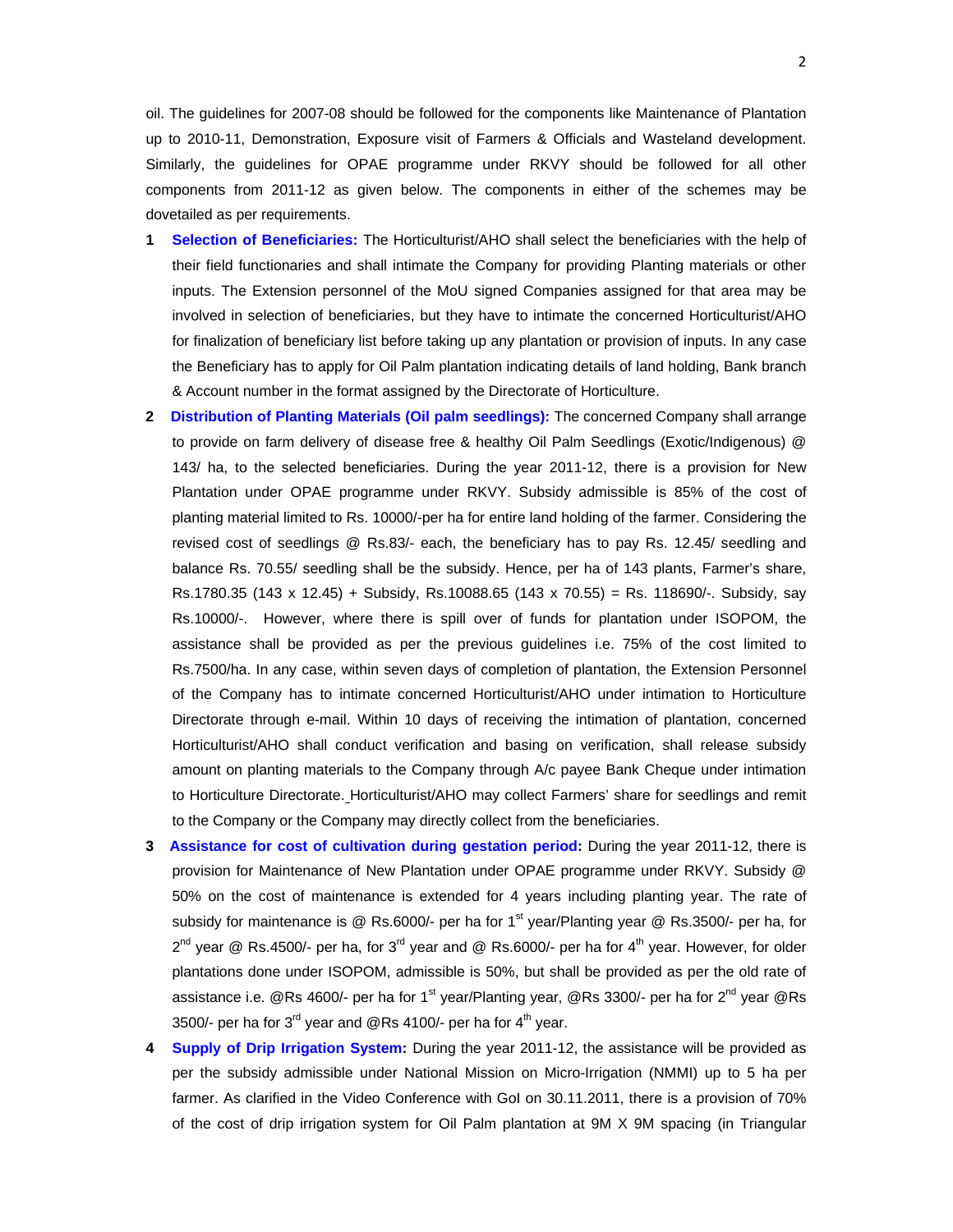system) is indicated below. But it should be calculated by the AAE of concerned DDH Range for the actual area of plantation. However, where there is spill over fund for Drip Irrigation, under ISOPOM, the assistance shall be provided as per the NMMI norm, the target may be reduced as per availability of funds.

| Area               | Indicative cost | Subsidy limit (70%) |
|--------------------|-----------------|---------------------|
| $0.20$ ha          | Rs.9588         | Rs.6712             |
| $0.40$ ha          | Rs.16604        | Rs.11623            |
| 1.00 <sub>ha</sub> | Rs.23983        | Rs.16788            |
| 2.00 <sub>ha</sub> | Rs.39371        | Rs.27560            |
| 3.00 <sub>ha</sub> | Rs.60780        | Rs.42546            |
| 4.00 <sub>ha</sub> | Rs.76644        | Rs.53651            |
| 5.00 ha            | Rs.97314        | Rs.68120            |

Indicative cost of Drip system in Oil Palm plantations:

- **5 Supply of Diesel/Electric pump set for drip system:** During 2011-12, there is a provision for supply of Pump set (diesel/electric) of capacity up to 10 HP under OPAE programme under RKVY @ 50% of the cost limited to Rs10000/pump set. Out of these, 70% area should be for 1 ha holding farmers including SM/MF; 20% area for 2 ha holding farmers; 5% area for 3 ha holding farmers; 3% area for 4 ha holding farmers and 2% area for 5 ha holding farmers. However, where there is spill over fund for supply of Diesel Pump set, under ISOPOM, the assistance shall be provided as per the new guideline, but minimum area should be 0.4 ha and the farmer may opt for Diesel / Electric Pump set. In order to keep uniformity within the Department of Agriculture, the practices adopted in Directorate of Agriculture & Food Production, should be adhered to. The approved guidelines communicated by DA & FP for selection of company/model/indicative cost etc are available with the DDA/DAO, which should be followed for the year of Procurement. The Model, Manufacturer & Capacity of Diesel / Electric Pump set should be selected by the beneficiary in consultation with Company Extension Personnel/Drip Installation Personnel & Asst. Agriculture Engineer. It may be of 0.5 HP to 10.0 HP, but the subsidy admissible should be 50% of the cost of pump set, limited to Rs.10000/- per set. In case any amount remaining balance, the Horticulturist/AHO can go for more beneficiaries/ pump sets according to allotment received. The target of pump sets is indicative only from the financial point of view.
- **6 Inputs to inter-cropping in Oil Palm fields:** During 2011-12, there is a provision for providing inputs for Inter cropping in OPAE programme under RKVY @ 50% of the cost limited to @ Rs.10, 000/- per hectare for purchase of planting material of horticultural inter-crops/ seed materials of field crops. But, 75% funds should be utilized for procurement of planting materials/ seeds and 25% for production or protection of inputs for intercrop fields. Farmer shall choose suitable crop. Company shall facilitate arrangement of Planting Materials & Inputs. Subsidy shall be released after joint verification of concerned Hort./AHO and Company.
- **7 Assistance for INM, IPM, Fertigation, P P Chemicals & tree guard etc:** During 2011-12, there is provision for providing inputs for assistance for INM/ IPM, Fertigation, P.P. Chemicals, Tree guards etc. in OPAE programme under RKVY limited to Rs. 5000/- per ha. Permits shall be